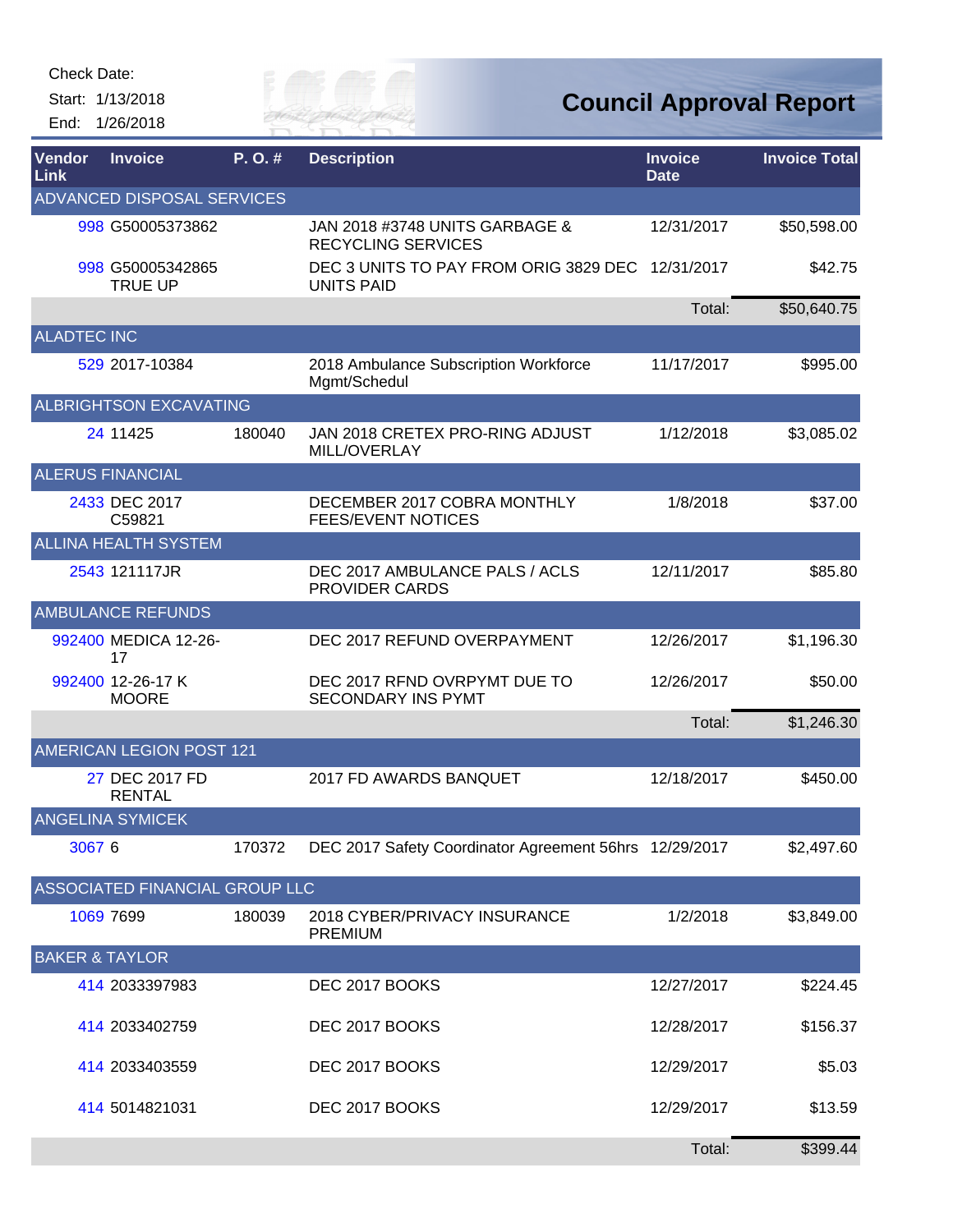| Check Date:      |                                        |         |                                                              |                               |                                |
|------------------|----------------------------------------|---------|--------------------------------------------------------------|-------------------------------|--------------------------------|
|                  | Start: 1/13/2018                       |         |                                                              |                               | <b>Council Approval Report</b> |
| End:             | 1/26/2018                              |         | VER FAI                                                      |                               |                                |
| Vendor<br>Link   | <b>Invoice</b>                         | P. O. # | <b>Description</b>                                           | <b>Invoice</b><br><b>Date</b> | <b>Invoice Total</b>           |
|                  | <b>BAKKE NORMAN</b>                    |         |                                                              |                               |                                |
|                  | 1716 55906-07D<br>STMT#11/12           | 170113  | NOV-DEC 2017 PROSECUTION SERVICES 2<br><b>MONTHS FEES</b>    | 1/18/2018                     | \$4,000.00                     |
|                  | 1716 55906-09D<br>STMT#7               |         | NOV- DEC 2017 BAILEY ZASTROW APPEAL                          | 1/18/2018                     | \$462.50                       |
|                  |                                        |         |                                                              | Total:                        | \$4,462.50                     |
|                  | <b>BER-MARK EXCAVATING INC</b>         |         |                                                              |                               |                                |
|                  | 49 7209                                | 170052  | DEC 2017 SNOW REMOVAL                                        | 1/3/2018                      | \$2,242.20                     |
|                  | BETTENDORF TRANSFER & EXCAVATING INC   |         |                                                              |                               |                                |
|                  | 51 7897                                |         | LCST/WNTR ST EXCAVATE FROST INSTALL<br><b>SWITCH GEAR</b>    | 1/12/2018                     | \$932.50                       |
|                  | <b>BICYCLE FEDERATION OF WISCONSIN</b> |         |                                                              |                               |                                |
|                  | 3216 C024601-25                        | 170445  | 2017 WISCONSIN BIKE FED SERVICES<br>(ALLINA GRANT)           | 12/27/2017                    | \$1,630.00                     |
|                  | <b>BUCKEYE INTERNATIONAL INC</b>       |         |                                                              |                               |                                |
|                  | 2164 172894                            |         | OCT 2017 AMBULANCE CLEANING<br><b>SUPPLIES</b>               | 10/19/2017                    | \$82.84                        |
|                  | <b>CENGAGE LEARNING</b>                |         |                                                              |                               |                                |
|                  | 123 62395686                           |         | DEC 2017 BOOKS                                               | 12/21/2017                    | \$90.71                        |
|                  | 123 62416024                           |         | 2018 LIBRARY TESTING/EDUC REFERENCE<br><b>CENTER SBSCRPT</b> | 12/28/2017                    | \$941.33                       |
|                  |                                        |         |                                                              | Total:                        | \$1,032.04                     |
|                  | CHIPPEWA VALLEY TECHNICAL COLLEGE      |         |                                                              |                               |                                |
|                  | 69 325                                 |         | SEPT 2017 SKYPE FOR BUSINESS                                 | 9/12/2017                     | \$612.50                       |
|                  | 69 JAN 2018 TAX<br><b>STLMNT</b>       |         | JANUARY 2017 TAX SETTLEMENT TO CVTC                          | 1/10/2018                     | \$231,302.77                   |
|                  |                                        |         |                                                              | Total:                        | \$231,915.27                   |
| <b>CIVICPLUS</b> |                                        |         |                                                              |                               |                                |
|                  | 361 168518                             |         | 2018 RFMU DEPTHEADER PACKAGE ANNL<br>FEE HOST/SUPPORT        | 1/1/2018                      | \$752.46                       |
|                  | <b>CLERK REFUNDS / PAYMENTS</b>        |         |                                                              |                               |                                |
|                  | 991400 01-11-2018                      |         | JAN 2018 REFUND OVERPAYMENT DOG<br><b>LICENSE</b>            | 1/11/2018                     | \$10.00                        |
|                  | <b>COMPUTER INTEGRATION TECHNOLOGY</b> |         |                                                              |                               |                                |
|                  | 379 258578                             | 180034  | JAN 2018 Managed Backup of Servers                           | 12/18/2017                    | \$785.00                       |
|                  | CORPORATE FLEET SERVICES, INC          |         |                                                              |                               |                                |
|                  | 2786 9234                              | 180006  | JAN 2018 PD Leased Inv Vehicles                              | 12/28/2017                    | \$1,135.14                     |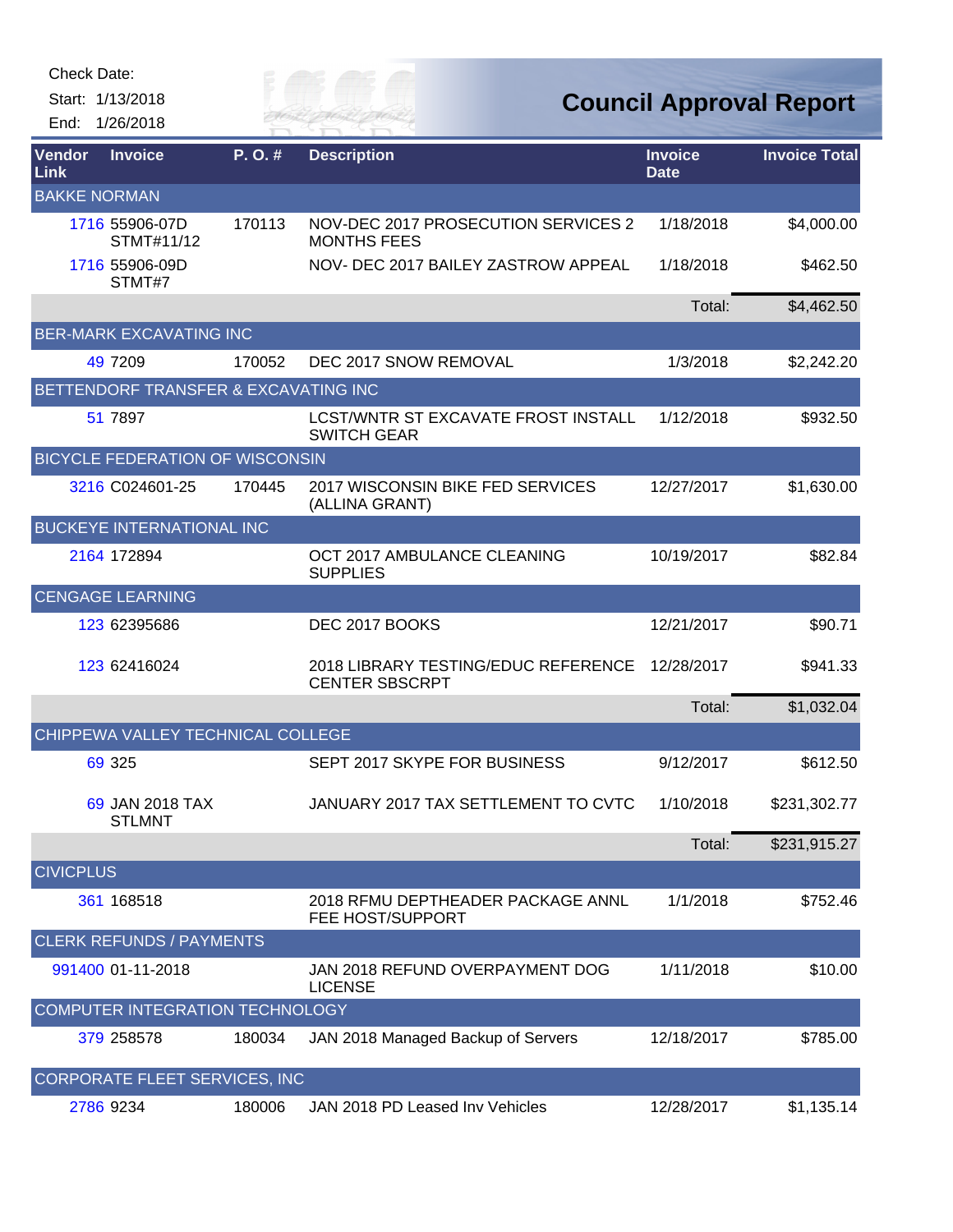| Check Date:      |                                      |        |                                                       |                                |                      |
|------------------|--------------------------------------|--------|-------------------------------------------------------|--------------------------------|----------------------|
|                  | Start: 1/13/2018                     |        | e en m                                                | <b>Council Approval Report</b> |                      |
| End:             | 1/26/2018                            |        |                                                       |                                |                      |
| Vendor<br>Link   | <b>Invoice</b>                       | P.O.#  | <b>Description</b>                                    | <b>Invoice</b><br><b>Date</b>  | <b>Invoice Total</b> |
|                  | DELTA MANAGEMENT ASSOCIATES INC      |        |                                                       |                                |                      |
|                  | 1943 000000037096                    |        | PPE 01/14/18                                          | 1/19/2018                      | \$209.62             |
|                  | <b>DESIGNER PROPERTIES</b>           |        |                                                       |                                |                      |
|                  | 468 JAN 2018<br><b>SOLAR PYMT</b>    |        | <b>JANUARY 2018 SOLAR PAYMENT</b>                     | 1/15/2018                      | \$53.84              |
| <b>EFTPS</b>     |                                      |        |                                                       |                                |                      |
|                  | 7 000000037090                       |        | PPE 01/14/18                                          | 1/19/2018                      | \$71,125.33          |
|                  | FIRST NATIONAL BANK - RF SECTION 125 |        |                                                       |                                |                      |
|                  | 6 000000037089                       |        | PPE 01/14/18                                          | 1/19/2018                      | \$3,578.17           |
|                  | <b>FORUM COMMUNICATION CO</b>        |        |                                                       |                                |                      |
|                  | 234 177874111<br><b>ADMIN RNWL</b>   |        | 2018 RF JOURNAL RENEWAL FOR ADMIN                     | 1/12/2018                      | \$56.00              |
|                  | FP MAILING SOLUTIONS                 |        |                                                       |                                |                      |
|                  | 849 RI103476983                      |        | 2018 POST BASE METER/SCALE                            | 12/15/2017                     | \$312.00             |
|                  | <b>FREEMAN, JAMES</b>                |        |                                                       |                                |                      |
|                  | 389 JAN 2018<br><b>SOLAR PYMT</b>    |        | JANUARY 2018 SOLAR PAYMENT                            | 1/15/2018                      | \$52.34              |
| <b>GALLS LLC</b> |                                      |        |                                                       |                                |                      |
|                  | 864 008922341                        |        | DEC 2017 UNIFORM SUPPLIES                             | 12/12/2017                     | \$917.46             |
|                  | 864 008928699                        |        | DEC 2017 UNIFORM SUPPLIES                             | 12/13/2017                     | \$20.38              |
|                  | 864 008965593                        | 170447 | DEC 2017 PD UNIFORM SUPPLIES                          | 12/18/2017                     | \$1,190.00           |
|                  |                                      |        |                                                       | Total:                         | \$2,127.84           |
|                  | <b>GHD SERVICES INC</b>              |        |                                                       |                                |                      |
|                  | 489 898979                           | 170091 | DEC 2017 Annual Groundwater Monitoring Old<br>Landfil | 1/10/2018                      | \$3,929.50           |
|                  | GOVERNMENTJOBS.COM INC.              |        |                                                       |                                |                      |
|                  | 549 INV23122                         | 180003 | 2018 SOFTWARE LICENSE & GOVJOB                        | 1/11/2018                      | \$3,459.08           |
|                  | HUDSON FORD MERCURY LLC              |        |                                                       |                                |                      |
|                  | 144 1FTMF1EB3JK<br>C34252            | 180021 | 2018 F-150 PICKUP ST1098 REPLACEMENT                  | 1/12/2018                      | \$24,325.00          |
|                  | HUEBSCH LAUNDRY COMPANY              |        |                                                       |                                |                      |
|                  | 146 4002083                          | 180041 | 1-3-18 HUEBSCH ELECTRIC UNIFORMS                      | 1/3/2018                       | \$622.54             |
|                  | 146 4002085                          | 180048 | 1-3-18 HUEBSCH PW UNIFORMS                            | 1/3/2018                       | \$182.78             |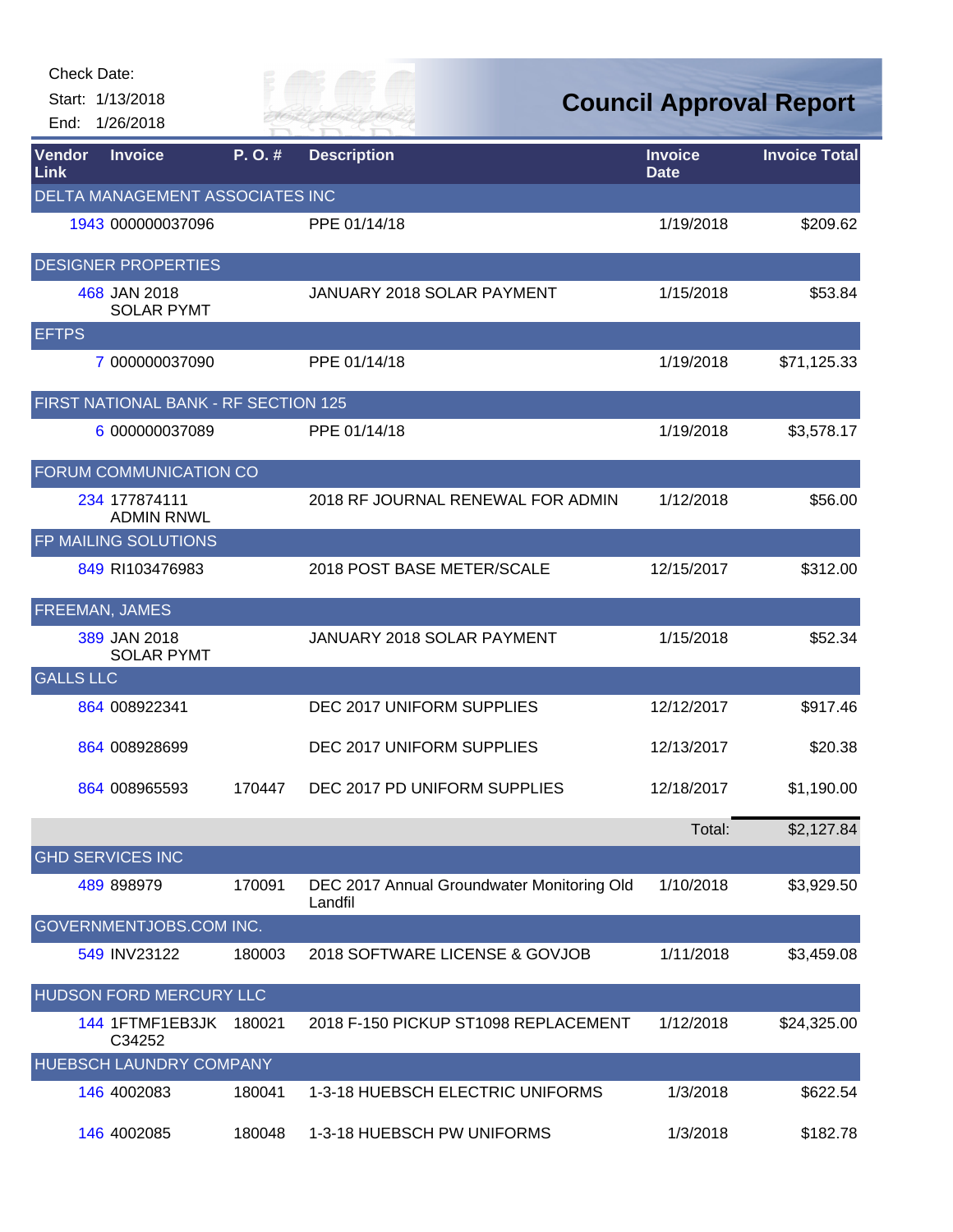| <b>Check Date:</b><br>End: | Start: 1/13/2018<br>1/26/2018           |        |                                                             | <b>Council Approval Report</b> |                      |
|----------------------------|-----------------------------------------|--------|-------------------------------------------------------------|--------------------------------|----------------------|
| Vendor<br>Link             | <b>Invoice</b>                          | P.O.#  | <b>Description</b>                                          | <b>Invoice</b><br><b>Date</b>  | <b>Invoice Total</b> |
|                            | 146 4005873                             | 180041 | 1-10-18 HUEBSCH ELECTRIC UNIFORMS                           | 1/10/2018                      | \$221.04             |
|                            | 146 4005691                             | 180048 | 1-10-18 HUEBSCH PW UNIFORMS                                 | 1/10/2018                      | $-$26.90$            |
|                            | 146 4005875                             | 180048 | 1-10-18 HUEBSCH PW UNIFORMS                                 | 1/10/2018                      | \$128.98             |
|                            | <b>INFO USA MARKETING</b>               |        |                                                             | Total:                         | \$1,128.44           |
|                            | 1143 10003180561                        |        | JUNE 2017 LICENSE AGREEMENT                                 | 6/15/2017                      | \$2,205.00           |
| <b>INFOSEND INC</b>        |                                         |        |                                                             |                                |                      |
|                            | 150 130764                              | 170055 | DEC 2017 RFMU MONTHLY STATEMENT<br><b>SERVICES</b>          | 12/29/2017                     | \$4,290.36           |
|                            |                                         |        | INTERNATIONAL CITY MGMT ASSOC RETIREMENT CORP               |                                |                      |
|                            | 1 000000037084                          |        | PPE 01/14/18                                                | 1/19/2018                      | \$21,017.76          |
|                            | 1 000000037085                          |        | PPE 01/14/18                                                | 1/19/2018                      | \$355.00             |
|                            |                                         |        |                                                             | Total:                         | \$21,372.76          |
|                            | KENDELL DOORS AND HARDWARE INC          |        |                                                             |                                |                      |
|                            | 1814 SI053277                           |        | DEC 2017 NORTH SUB STATION LOCKS                            | 12/7/2017                      | \$134.86             |
| <b>KWIK TRIP</b>           |                                         |        |                                                             |                                |                      |
|                            | 172 DECEMBER<br><b>2017 FUEL</b>        |        | DECEMBER 2017 FUEL                                          | 1/3/2018                       | \$11,163.79          |
|                            | <b>LIBRARY REFUNDS &amp; PAYMENTS</b>   |        |                                                             |                                |                      |
|                            | 995500 3023500199088<br>2               |        | JAN 2018 REFUND LOST LIB MATERIALS-<br><b>EASY ACOUSTIC</b> | 1/3/2018                       | \$14.99              |
|                            | 995500 3053700440996<br>2               |        | JAN 2018 REFUND LIBRARY MATERIALS -<br><b>ORANGE IS NEW</b> | 1/8/2018                       | \$18.00              |
|                            |                                         |        |                                                             | Total:                         | \$32.99              |
|                            | LINCOLN NATIONAL LIFE INSURANCE COMPANY |        |                                                             |                                |                      |
|                            | 3066 3592036293<br><b>JAN 2018</b>      |        | JAN 2018 AD&D INSURANCE                                     | 1/1/2018                       | \$244.92             |
|                            | 3066 3592034292<br><b>JAN 2018</b>      |        | JAN 2018 LIFE LTD AD&D                                      | 1/1/2018                       | \$4,632.27           |
|                            |                                         |        |                                                             | Total:                         | \$4,877.19           |
|                            | <b>LOFFLER COMPANIES INC</b>            |        |                                                             |                                |                      |
|                            | 182 2701045                             |        | NOV-DEC 2017 AMBULANCE OVERAGE<br><b>BILLED</b>             | 12/28/2017                     | \$7.95               |
|                            | 182 2703673                             |        | DEC-JAN 2018 AMBULANCE OVERAGE<br><b>CHARGES</b>            | 1/2/2018                       | \$4.15               |
|                            | 182 2708144                             |        | NOV-DEC 2017 CITY HALL ENG PRINTER<br><b>OVERAGES FINAL</b> | 1/4/2018                       | \$24.78              |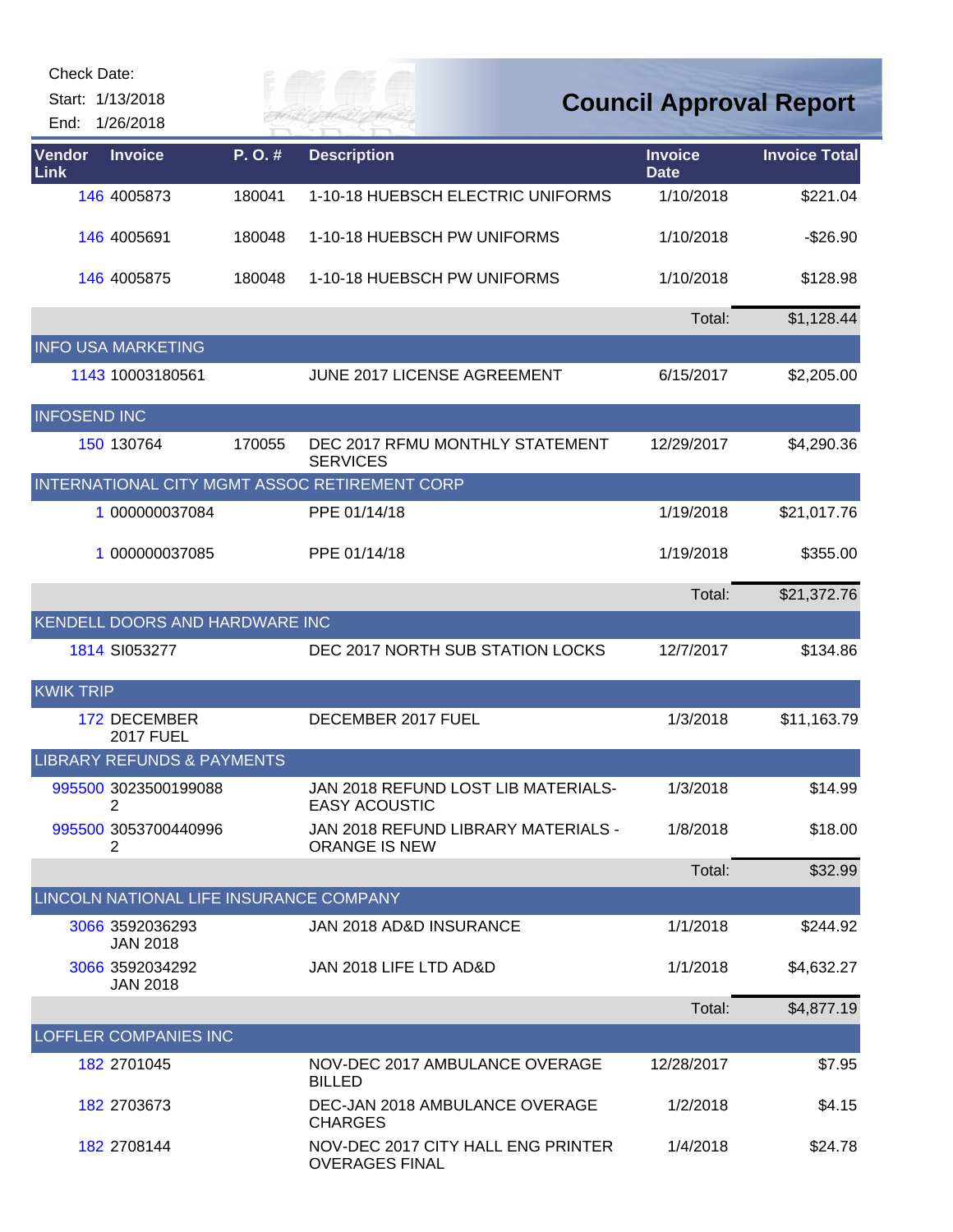| Check Date:    |                                         |           |                                                              |                               |                                |
|----------------|-----------------------------------------|-----------|--------------------------------------------------------------|-------------------------------|--------------------------------|
| End:           | Start: 1/13/2018<br>1/26/2018           |           | TR MAI                                                       |                               | <b>Council Approval Report</b> |
| Vendor<br>Link | <b>Invoice</b>                          | $P. O.$ # | <b>Description</b>                                           | <b>Invoice</b><br><b>Date</b> | <b>Invoice Total</b>           |
|                | 182 2710715                             |           | 12-19-17 to 1-18-18 COURT / CSR PRINTER<br><b>OVERAGE CH</b> | 1/8/2018                      | \$37.38                        |
|                | 182 21994213                            |           | JAN 2018 AMB KONICA BASE PAYMENT                             | 1/17/2018                     | \$123.00                       |
|                |                                         |           |                                                              | Total:                        | \$197.26                       |
|                | <b>MAILFINANCE INC</b>                  |           |                                                              |                               |                                |
|                | 376 N6903024                            | 180011    | 2018 1ST QRTR POSTAGE MACHINE LEASE                          | 12/18/2017                    | \$1,534.98                     |
|                | MCKAHAN, CYNTHIA                        |           |                                                              |                               |                                |
|                | 857 12-31-17<br><b>ELECTIONS</b>        |           | 2017 NOV PRIMARY SENATE ELECTION<br>15.5hrs                  | 12/31/2017                    | \$139.50                       |
|                |                                         |           | MIDAMERICA ADMINISTRATIVE & RETIREMENT SOLUTIONS             |                               |                                |
|                | 500 MAR000000608<br>1-FEES              |           | HRA PROCESSING FEES 3Q-2017 for 101<br><b>ITEMS</b>          | 1/4/2018                      | \$505.00                       |
|                | 500 000000037093                        |           | ANNUAL 2018 PPE 01/14/18 + L NELSON                          | 1/19/2018                     | \$115,998.68                   |
|                |                                         |           |                                                              | Total:                        | \$116,503.68                   |
|                | MINNESOTA CHILD SUPPORT PAYMENT CENTER  |           |                                                              |                               |                                |
|                | 1618 000000037095                       |           | PPE 01/14/18                                                 | 1/19/2018                     | \$23.53                        |
|                | MY RECEPTIONIST INC                     |           |                                                              |                               |                                |
|                | 192 S022030110                          |           | FEB 2018 SERVICES / 164 MINUTES BILLED<br><b>JAN 2018</b>    | 1/10/2018                     | \$231.62                       |
| <b>NWBIA</b>   |                                         |           |                                                              |                               |                                |
|                | 395 CONF#8806464<br>1                   |           | FEB 2017 NWBIA EAU CLAIRE WI WINTER<br><b>CODE UPDATES</b>   | 1/3/2018                      | \$285.00                       |
|                | <b>PELION BENEFITS</b>                  |           |                                                              |                               |                                |
|                | 5 L STEINER<br><b>RETIREMENT</b>        |           | L STEINER RETIRMENT VAC/SICK                                 | 1/5/2018                      | \$25,990.63                    |
|                | <b>5 L GUTTING</b><br><b>RETIREMENT</b> |           | L GUTTING RETIRMENT VAC/SICK                                 | 1/5/2018                      | \$7,878.68                     |
|                | 5 000000037088                          |           | PPE 01/14/18                                                 | 1/19/2018                     | \$2,722.11                     |
|                |                                         |           |                                                              | Total:                        | \$36,591.42                    |
|                | RFMU PAYMENTS OR REFUNDS                |           |                                                              |                               |                                |
|                | 990610 1070-00 HOME<br><b>APPLIAN</b>   |           | RFMU REFUND OVERPAYMENT 103 N MAIN<br>ST 1070-00             | 1/17/2018                     | \$318.52                       |
|                | 990610 3031-03 SEAN<br>COOK#2           |           | RFMU REFUND #2 OVERPAYMENT 622<br>LAKE ST 3031-03            | 1/17/2018                     | \$186.08                       |
|                | 990610 4453-01 CTW<br><b>GROUP IN</b>   |           | RFMU REFUND OVERPAYMENT 441<br><b>GRIFFEY ST 4453-01</b>     | 1/17/2018                     | \$112.14                       |
|                | 990610 4455-15 CB<br><b>PROPERTIE</b>   |           | RFMU REFUND OVERPAYMENT 431<br><b>GRIFFEY ST 4455-15</b>     | 1/17/2018                     | \$108.45                       |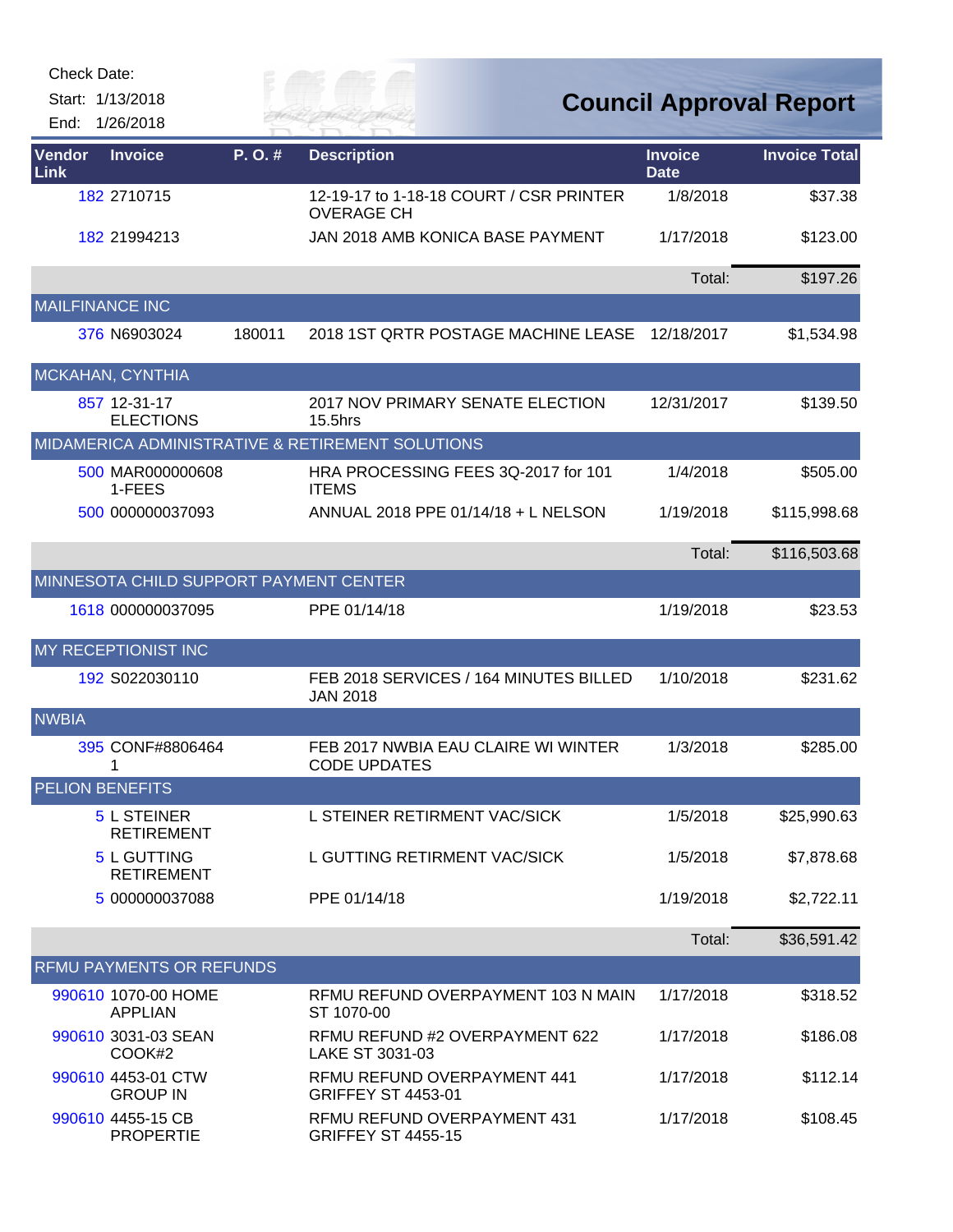Check Date:

Start: 1/13/2018 End: 1/26/2018



| Vendor<br>Link | <b>Invoice</b>                                  | P.O.# | <b>Description</b>                                           | <b>Invoice</b><br><b>Date</b> | <b>Invoice Total</b> |
|----------------|-------------------------------------------------|-------|--------------------------------------------------------------|-------------------------------|----------------------|
|                | 990610 4456-09 CB<br><b>PROPERTIE</b>           |       | RFMU REFUND OVERPAYMENT 431 1/2<br><b>GRIFFEY ST 4456-09</b> | 1/17/2018                     | \$41.71              |
|                | 990610 4458-02 CB<br><b>PROPERTIE</b>           |       | REMU REND OVRPYMNT 431 GRIFFEY ST<br><b>HOUSE 4458-02</b>    | 1/17/2018                     | \$79.23              |
|                | 990610 4555-14<br>SHERIDAN CT                   |       | REMU REND OVRPYMNT Z CALDERON 1018<br>S MAIN ST#12C          | 1/17/2018                     | \$100.00             |
|                | 990610 4787-05<br><b>COURTNEY</b><br><b>HUB</b> |       | REMU REND OVRPYMNT 223 W DIVISION ST<br>4787-05              | 1/17/2018                     | \$309.00             |
|                | 990610 5058-02 J<br><b>ERICKSON</b>             |       | RFMU RFND OVRPYMNT551 N PEARL ST<br>5958-02                  | 1/17/2018                     | \$325.68             |
|                | 990610 5986-09 TROY<br><b>REIS</b>              |       | RFMU RFND OVRPYMT 1528 S WASSON LN<br>#3 5986-09             | 1/17/2018                     | \$21.21              |
|                | 990610 6232-12 ZIYI XU                          |       | REMU REND OVRPYMT 1431 WILDCAT CT<br>#203 6232-12            | 1/17/2018                     | \$25.99              |
|                | 990610 6252-24 MENG<br><b>THAO</b>              |       | RFMU RFND OVRPYMT 1431 WILDCAT CT<br>#304                    | 1/17/2018                     | \$27.48              |
|                | 990610 6279-20 R<br><b>ROEVER</b>               |       | RFMU RFND OVRPYMT 1457 WILDCAT<br>CT#106 6279-20             | 1/17/2018                     | \$29.24              |
|                | 990610 6637-14 LINDA<br><b>SEMI</b>             |       | RFMU RFND OVRPYMT 1477 RIVERSIDE<br>DR#204 L MONTALTO        | 1/17/2018                     | \$26.61              |
|                | 990610 7366-01 J&L<br><b>JOHNSON</b>            |       | RFMU RFND OVRPYMT 1563 ROCKY<br><b>BRANCH CT 7366-01</b>     | 1/17/2018                     | \$4.24               |
|                | 990610 7718-19 R<br><b>JOHNSON</b>              |       | RFMU RFND OVRPYMT 1430 CEMETERY RD<br>#204 7718-19           | 1/17/2018                     | \$41.13              |
|                | 990610 8236-01 R&B<br><b>HANSON</b>             |       | RFMU RFND OVRPYMT 829 GLENMEADOW<br>ST 8236-01               | 1/17/2018                     | \$96.00              |
|                | 990610 9033-05<br><b>NOWORATZKY</b><br>#2       |       | RFMU RFND OVRPYMT#2 1889 MORNING<br>GLORY DR 9033-05         | 1/17/2018                     | \$82.17              |

|                                       |        |                                                             | Total:     | \$1,934.88 |  |
|---------------------------------------|--------|-------------------------------------------------------------|------------|------------|--|
| <b>RIVER CITY ELECTRIC</b>            |        |                                                             |            |            |  |
| 1291 1307                             | 170383 | DEC 2017SHELTER/LIFTSTN / LIB / WWTP<br><b>ELCTRIC WORK</b> | 1/8/2018   | \$2,723.90 |  |
| <b>RIVER FALLS AREA HOSPITAL</b>      |        |                                                             |            |            |  |
| 226 1-2-2018 BSLP<br><b>CARDS</b>     |        | RFPD BASIC LIFE SUPPORT PROVIDER<br>CARDS QTY 20            | 1/2/2018   | \$100.00   |  |
| RIVER FALLS CHAMBER OF COMMERCE INC   |        |                                                             |            |            |  |
| 225 16185                             | 170436 | DEC 2017 Chamber bucks for FB contest<br>winner             | 10/25/2017 | \$50.00    |  |
| <b>RIVER FALLS POLICE ASSOCIATION</b> |        |                                                             |            |            |  |
| 9 000000037091                        |        | PPE 01/14/18                                                | 1/19/2018  | \$684.80   |  |
| <b>RIVER FALLS SENIOR CITIZENS</b>    |        |                                                             |            |            |  |
| 438 JAN 2018<br><b>SENIOR DNTN</b>    | 180051 | JAN 2018 SENIOR CITIZEN MONTHLY<br><b>DONATION</b>          | 1/1/2018   | \$500.00   |  |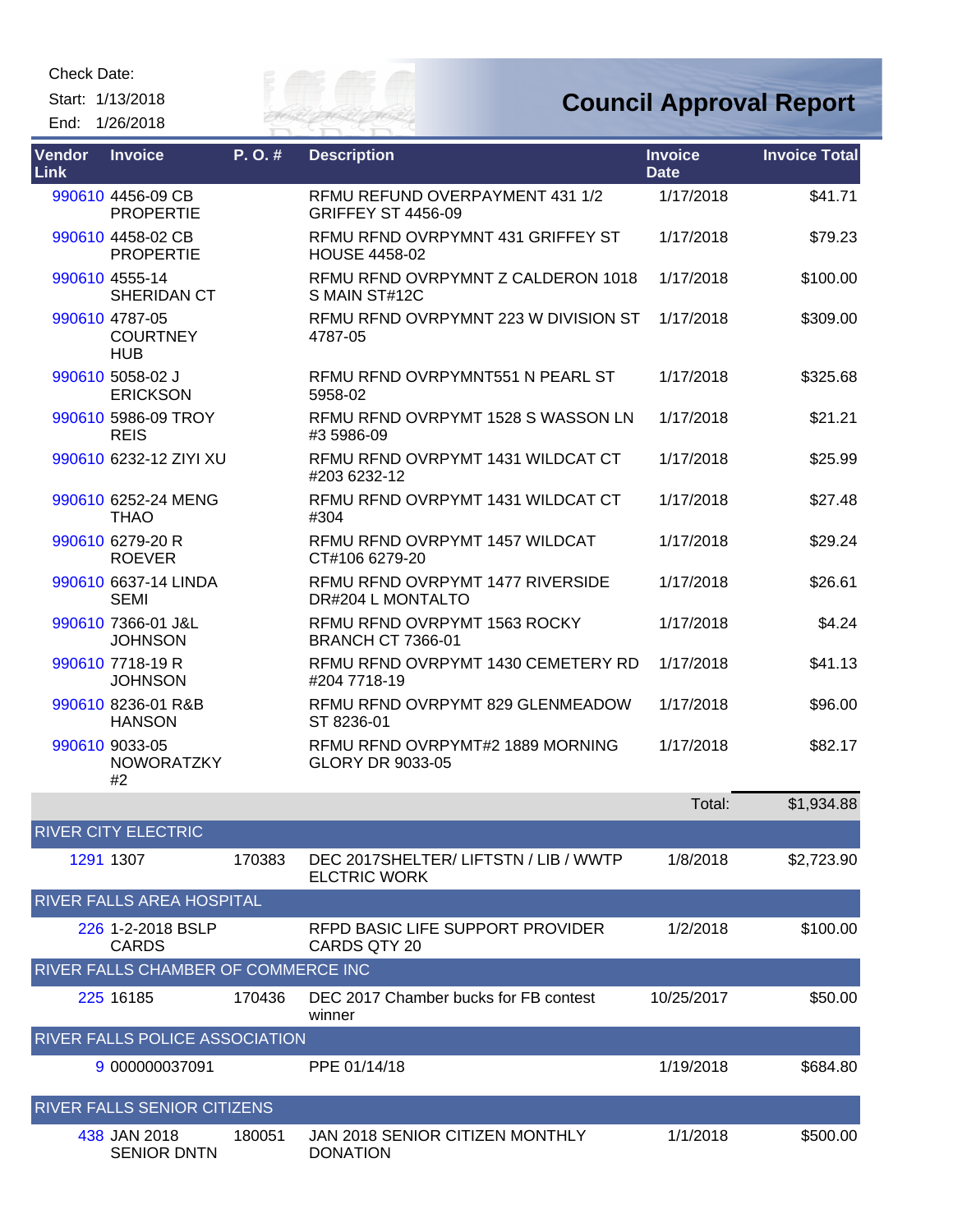| Check Date:       | Start: 1/13/2018                           |        | <sup>o</sup> Or <sup>on</sup> a                              |                               | <b>Council Approval Report</b> |
|-------------------|--------------------------------------------|--------|--------------------------------------------------------------|-------------------------------|--------------------------------|
|                   | End: 1/26/2018                             |        | ER FAI                                                       |                               |                                |
| Vendor<br>Link    | <b>Invoice</b>                             | P.O.#  | <b>Description</b>                                           | <b>Invoice</b><br><b>Date</b> | <b>Invoice Total</b>           |
|                   | <b>ROSS &amp; ASSOCIATES LTD</b>           |        |                                                              |                               |                                |
|                   | 375 RF SUBSTN AP 170309<br>PAY#4           |        | NEW POWER PLANT SUBSTATION<br>BUILDING to 12-28-2017         | 12/28/2017                    | \$53,910.74                    |
|                   | SHORT ELLIOTT HENDRICKSON INC              |        |                                                              |                               |                                |
|                   | 244 343771                                 | 170163 | DEC 2017 Design - North Loop Extension                       | 1/5/2018                      | \$32,748.89                    |
|                   | STATE OF WI - DEPT OF TRANSPORTATION       |        |                                                              |                               |                                |
|                   | 219 1FTMF1EB3JK<br>C34252                  |        | STREET DEPARTMENT F-150 PICK UP<br><b>TITLE/PLATES</b>       | 1/12/2018                     | \$75.50                        |
|                   | STATE OF WI DEPT OF EMPLOYEE TRUST FUNDS   |        |                                                              |                               |                                |
|                   | 11 000000037092                            |        | PPE 01/14/18 MONTH OF JAN                                    | 1/19/2018                     | \$88,054.97                    |
|                   | STUART C IRBY TOOL AND SAFETY              |        |                                                              |                               |                                |
|                   | 156 S010528531.00 170425<br>1              |        | DEC 2017 ELECTRIC INVENTORY                                  | 12/27/2017                    | \$38,840.49                    |
| <b>SUE LANGER</b> |                                            |        |                                                              |                               |                                |
|                   | 2875 PER DIEM 1-26-<br>18                  |        | APPA WINTER INSTITUTE CONFERENCE<br>ANAHEIM, CA              | 1/2/2018                      | \$368.00                       |
|                   | THE HOWARD E NYHART COMPANY INC            |        |                                                              |                               |                                |
|                   | 1582 0136131                               | 170446 | FYE 12/31/17 GASB 75 update - 50% of fee                     | 12/31/2017                    | \$2,200.00                     |
|                   | TOLTZ, KING, DUVALL, ANDERSON & ASSOCIATES |        |                                                              |                               |                                |
|                   | 2172 002017005344                          | 170122 | NOV - DEC 2017 N INTERCEPTOR<br><b>DOWNSTREAM</b>            | 1/10/2018                     | \$83.08                        |
|                   | <b>TRANS ALARM INC</b>                     |        |                                                              |                               |                                |
|                   | 557 94638192                               | 180018 | JAN-DEC 2018 Alarm Monitoring Services PW<br><b>Building</b> | 1/2/2018                      | \$903.36                       |
|                   | 557 94638193                               | 180018 | Alarm monitoring for 2018                                    | 1/2/2018                      | \$1,358.16                     |
|                   | 557 94638195                               | 180018 | 2018 PARKS HOFFMAN STORM SHELTER<br><b>ALARM MONITORING</b>  | 1/2/2018                      | \$119.85                       |
|                   |                                            |        |                                                              | Total:                        | \$2,381.37                     |
|                   | <b>UHL COMPANY INC</b>                     |        |                                                              |                               |                                |
|                   | 446 54317                                  | 170193 | DEC 2017 Upgrade building Automation<br><b>Systems</b>       | 1/3/2018                      | \$1,646.90                     |
|                   | UNIVERSITY OF LOUISVILLE                   |        |                                                              |                               |                                |
|                   | 3179 SPI-128J38-09                         | 180017 | 2018 HOMICIDE INVESTIGATION TRAINING<br>ST CLOUD, MN         | 12/10/2017                    | \$1,195.00                     |